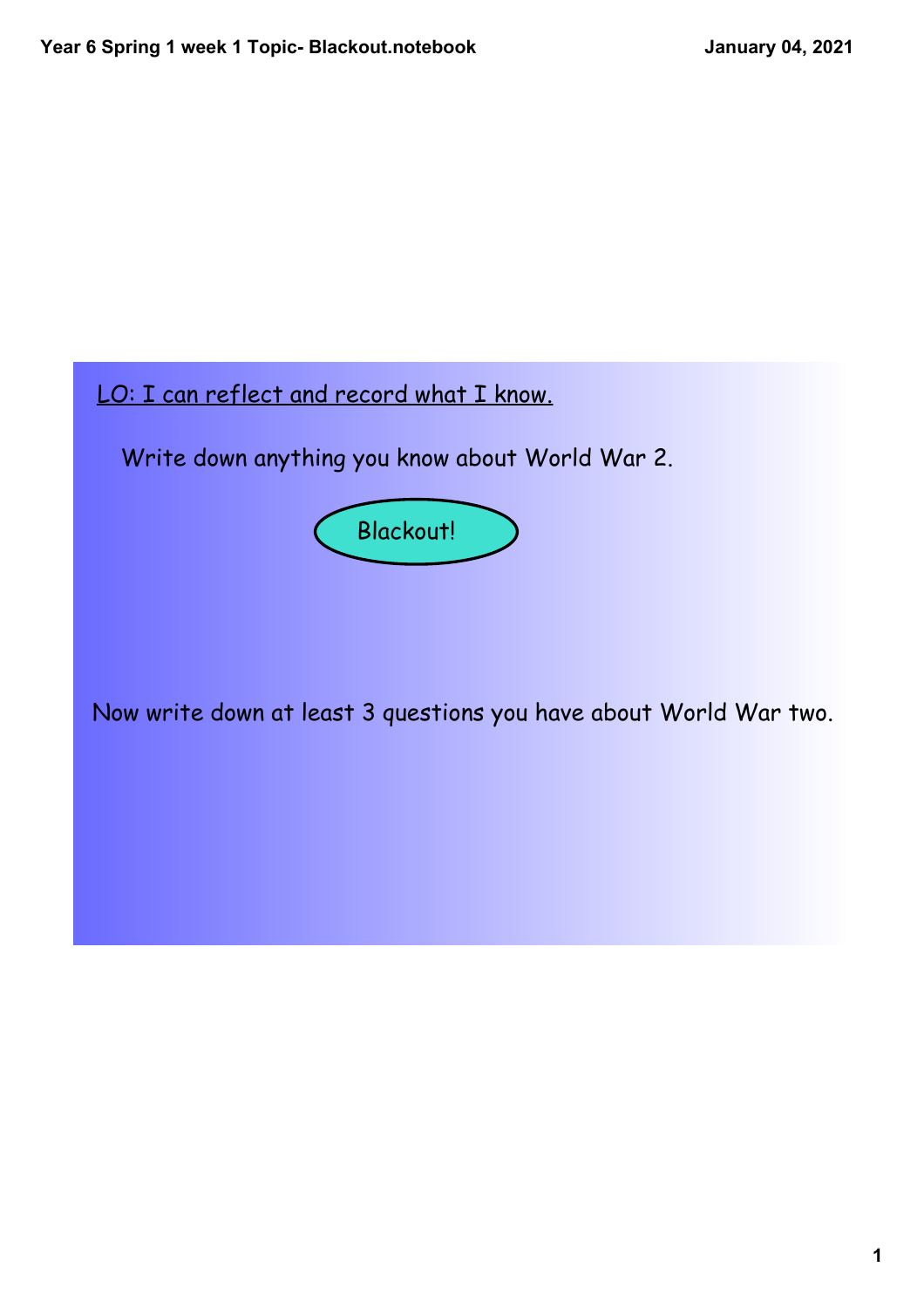## LO: I know how and when WW2 started.

Listen to this video to hear the announcement of the war...

https://www.youtube.com/watch?v=Wh2X1dTMFsY

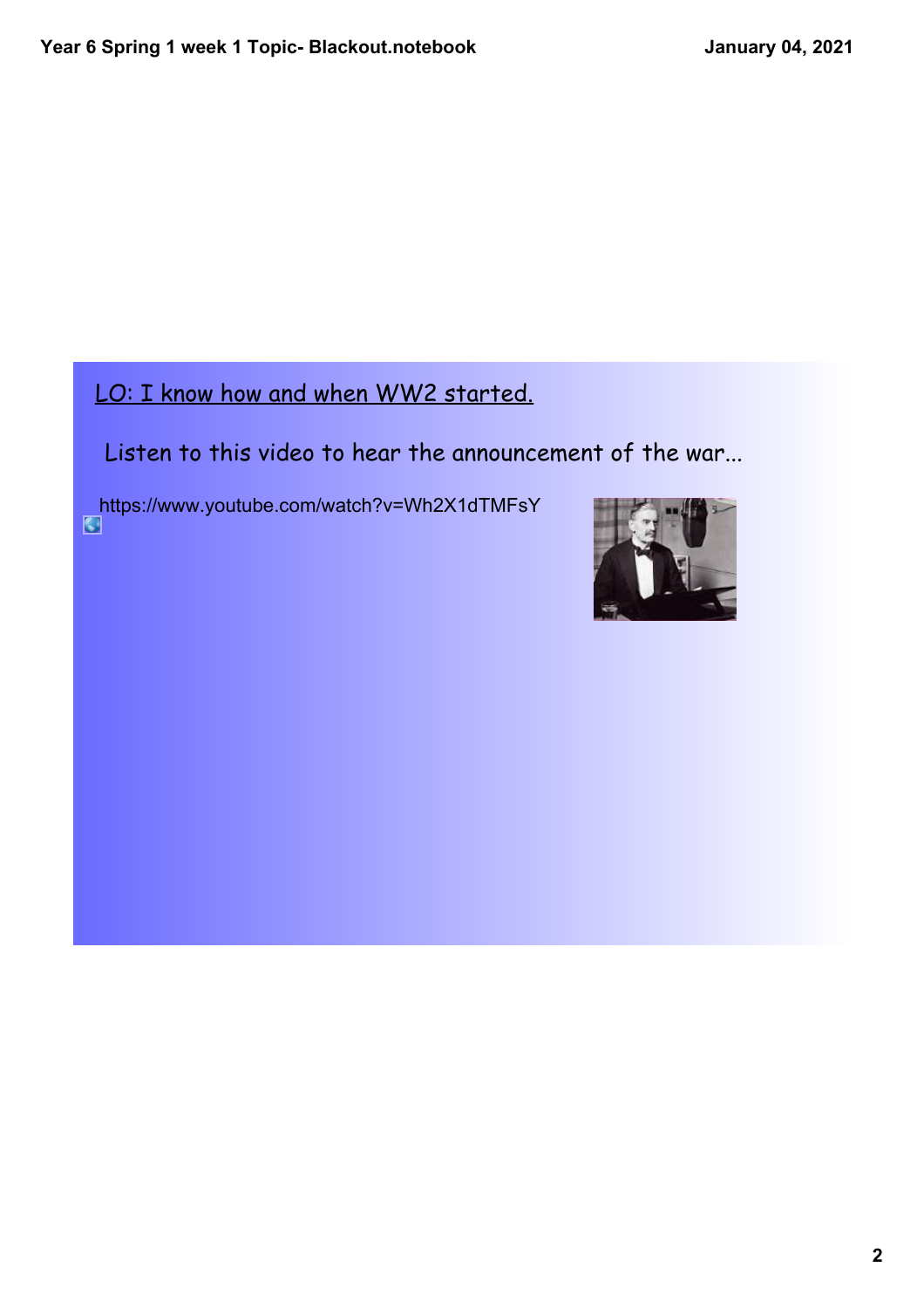## LO: I know how and when WW2 started.

Go through the powerpoint on how WW2 started and do the activities throughout.

Then write a short paragraph to show your perspective. Do you think it was right of England to declare war on Germany? Why/why not?